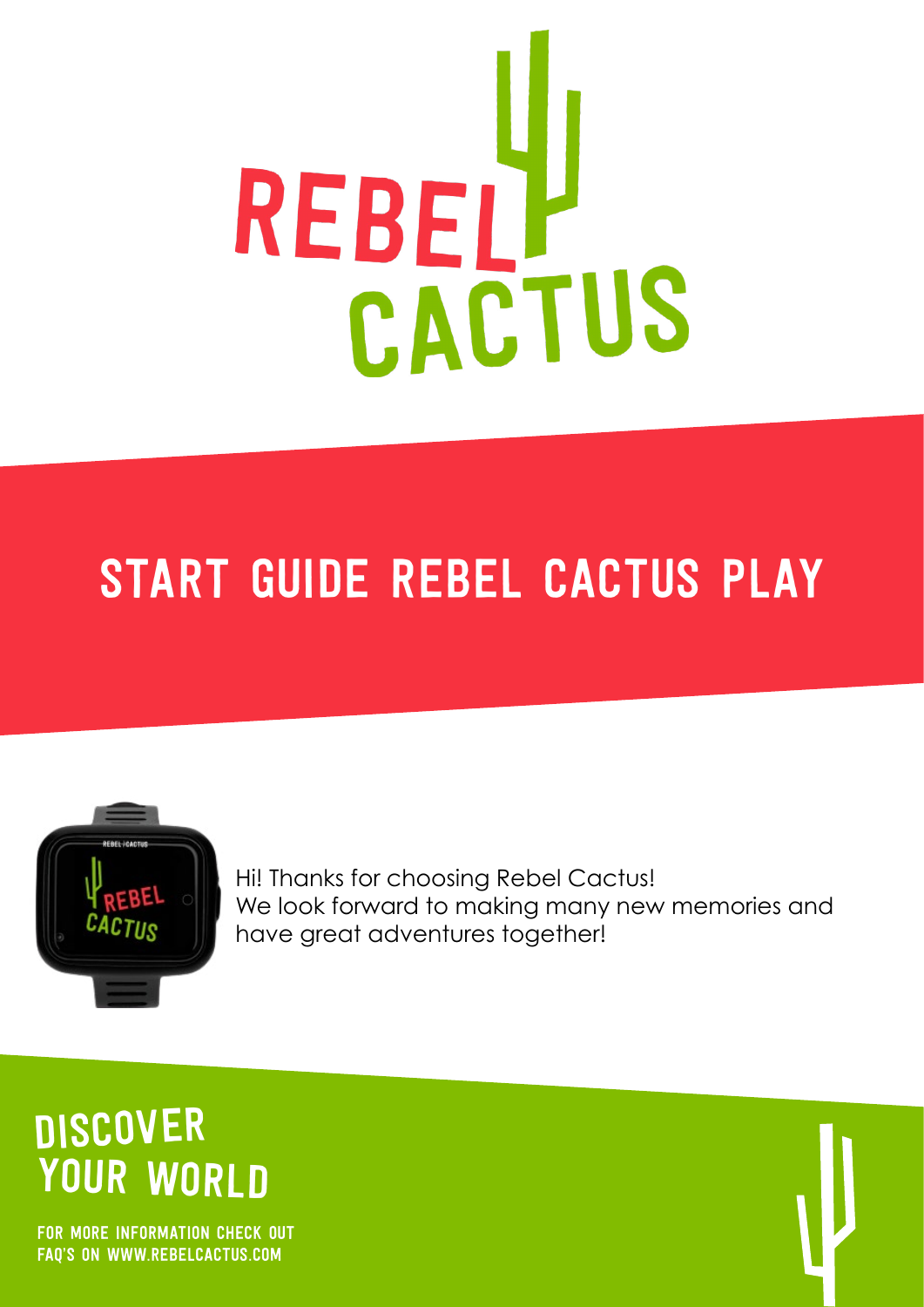# STep-by-steP

In this start guide we will explain step-by-step how to quickly and easily prepare the rebel cactus smartwatch for use

## STEP 1.

Make sure the smartwatch battery is fully charged.

## STEP 2.

Take out the SIM card. Insert a nano-sized SIM card into the smartwatch. The picture below shows the format of the nano SIM card. Press the nano format out of the card.



## STEP 3.

Insert the nano SIM card into the smartwatch as shown in the image on the right.

Pay attention! Insert the SIM card with the correct side in the smartwatch, otherwise the smartwatch will indicate an error.

## STEP 4.

Have you put the SIM card in the smartwatch? Now place the smartwatch in the watch strap. Click the smartwatch from bottom to top in the strap and make sure that the button is on the right side.

# **DISCOVER** YOUR WORLD



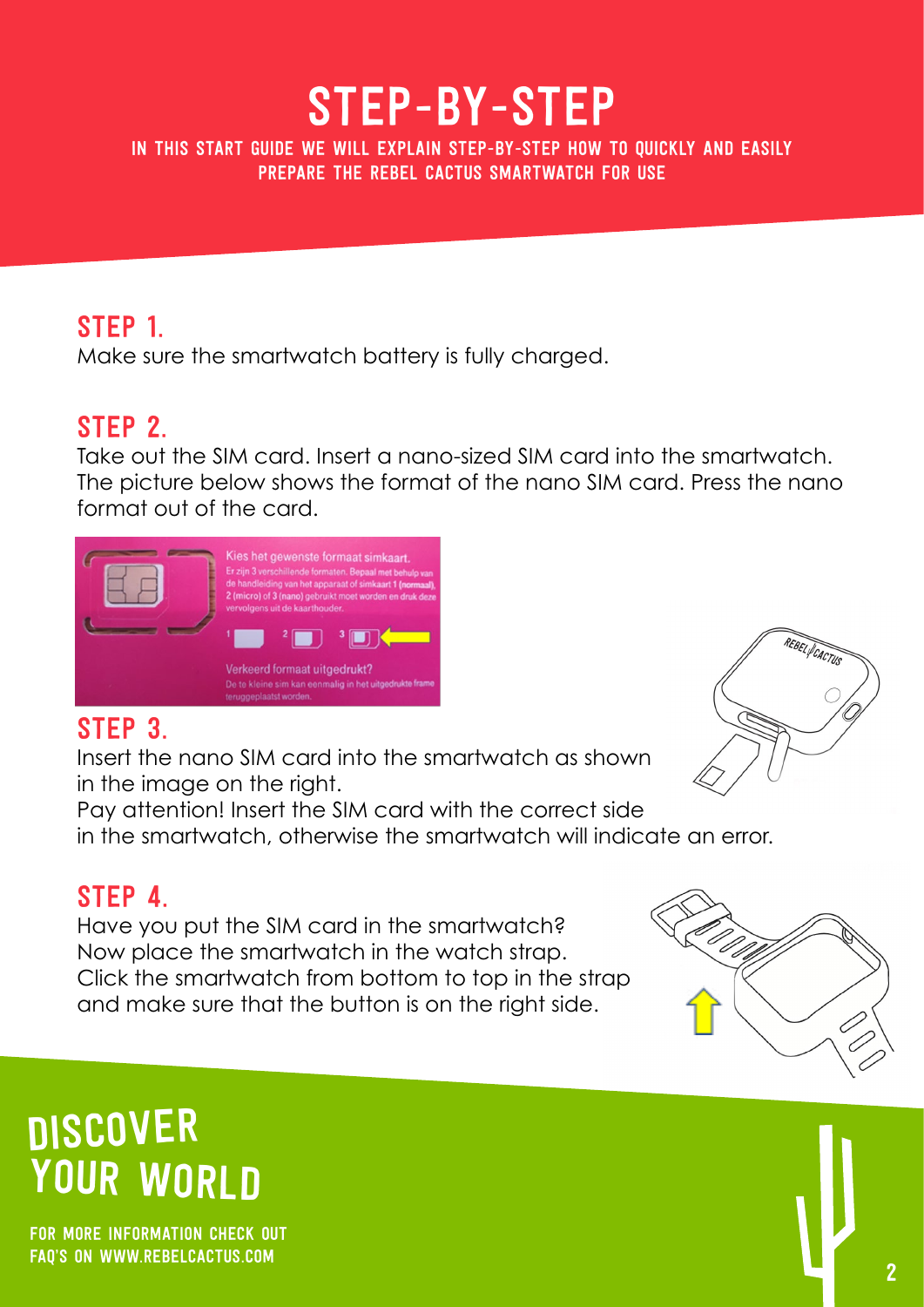

## STEP 5.

Press the on button on the right side and turn on the smartwatch. See the image at the bottom right.

\*Turn off the smartwatch via 'settings', then 'shutdown' or via the parent app, see step 19.

#### STEP 6.

Unlock the nano SIM card with the provided PIN code. The code can be found on the card of the SIM. An example can be seen below. The pincode of KPN and Vodafone is always '0000'.



# STEP 7.

On the smartwatch, go to 'settings', then to 'more', then to 'SIM card lock settings', 'unmark lock simcard' and enter the pincode again.





# **DISCOVER** Your world

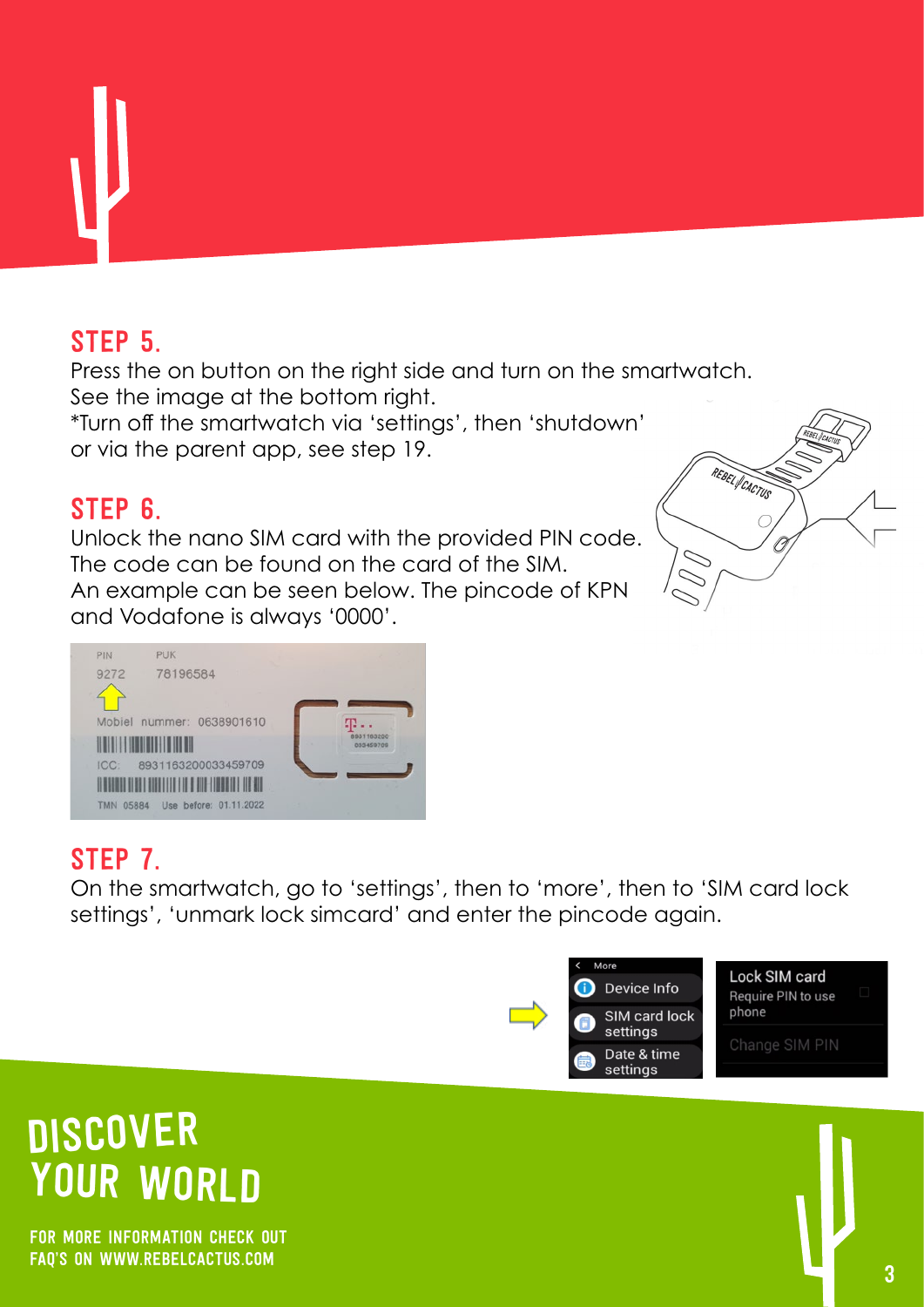

STEP 8. Now go to 'settings' again, then to 'mobile networks', then to 'data roaming', now tick on 'data roaming'.

#### STEP 9.

Go to 'settings' again and click on 'reboot'. The watch will now restart.

#### **STEP 10.**

Download the Rebel Cactus Tracker app on the parents' smartphone. With your smartphone you can scan this QR code. You can also look up the app in the App Store/Google Playstore or scan the QR code on the smartwatch, press 'app code'.

#### **STEP 11.**

Once the Rebel Cactus Tracker app is downloaded, open the app. As a parent, you must first register by creating an account. Click on 'Register'.

# **DISCOVER** YOUR WORLD











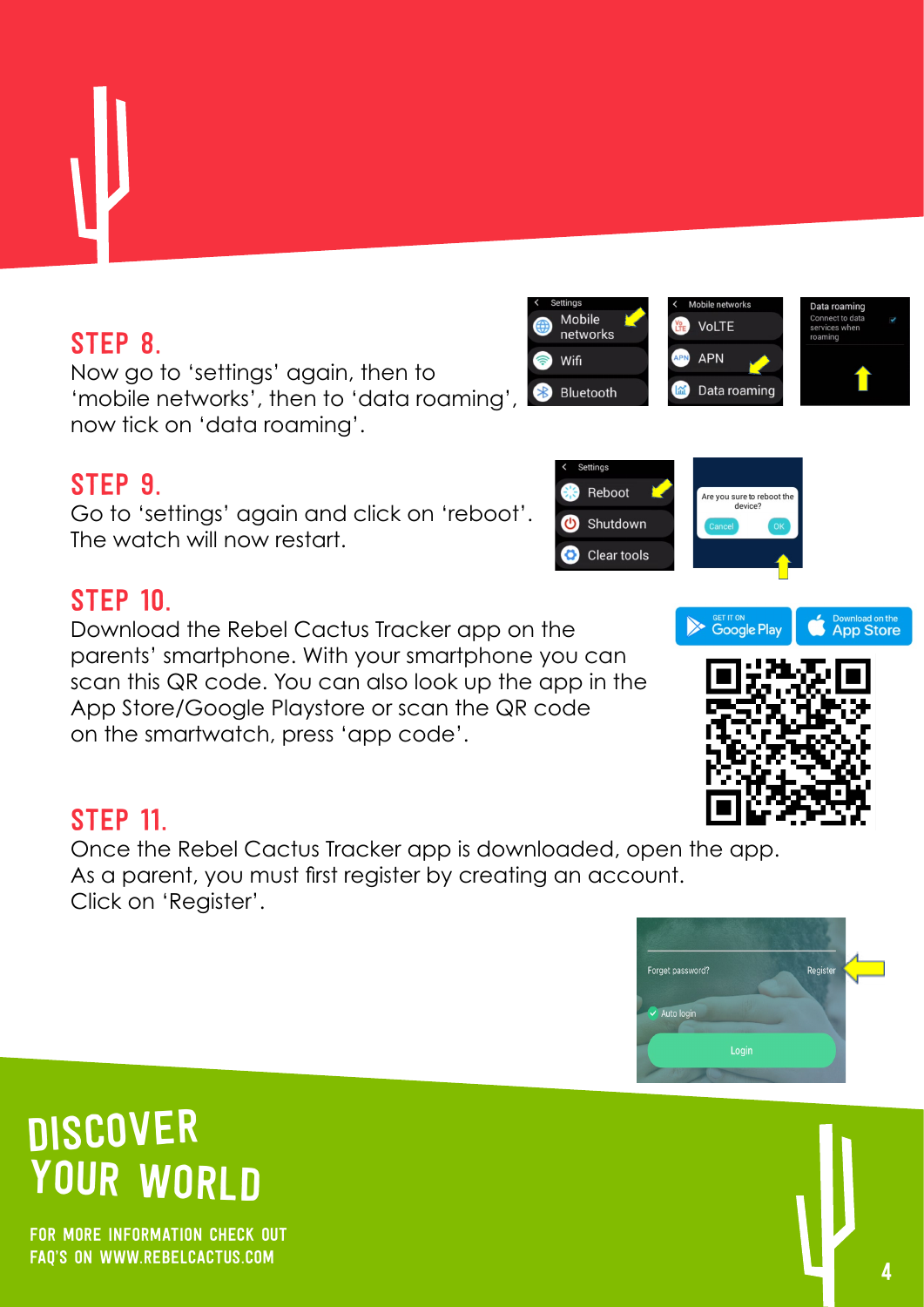## STEP 12

Now enter your email address, the code and your password. Agree to the User Agreement and confirm your registration.

Pay attention! Your password must be at least 8 to 16 letters & numbers exist. Special characters are not allowed.

### **STEP 13.**

Once you have confirmed your registration, you will enter the page'add device'. Scan the registration code on the smartwatch. You will find this under 'QR code'.

Pay attention! Choose 'registration code' and not 'app code'. Enter the parent's name, choose your relationship to the child and click on 'OK'.



| Register<br><b>Email Address</b><br>$2D2SDX$ C<br>Verification Code<br>8-16 alphanumeric password<br>$\circledcirc$<br><b>Register</b><br>I have read and agree User Agreement, Privacy<br>V<br>Agreement<br>Area: Europe and Africa<br>Language: English<br>14:037<br>$   \mathcal{F}   $<br>$\langle$<br>Add device<br>Please scan or input device ID<br><b>Basic Information</b><br>Nickname | 14.027 |  |  |
|-------------------------------------------------------------------------------------------------------------------------------------------------------------------------------------------------------------------------------------------------------------------------------------------------------------------------------------------------------------------------------------------------|--------|--|--|
|                                                                                                                                                                                                                                                                                                                                                                                                 |        |  |  |
|                                                                                                                                                                                                                                                                                                                                                                                                 |        |  |  |
|                                                                                                                                                                                                                                                                                                                                                                                                 |        |  |  |
|                                                                                                                                                                                                                                                                                                                                                                                                 |        |  |  |
|                                                                                                                                                                                                                                                                                                                                                                                                 |        |  |  |
|                                                                                                                                                                                                                                                                                                                                                                                                 |        |  |  |
|                                                                                                                                                                                                                                                                                                                                                                                                 |        |  |  |
|                                                                                                                                                                                                                                                                                                                                                                                                 |        |  |  |
|                                                                                                                                                                                                                                                                                                                                                                                                 |        |  |  |
|                                                                                                                                                                                                                                                                                                                                                                                                 |        |  |  |
|                                                                                                                                                                                                                                                                                                                                                                                                 |        |  |  |
|                                                                                                                                                                                                                                                                                                                                                                                                 |        |  |  |
|                                                                                                                                                                                                                                                                                                                                                                                                 |        |  |  |
|                                                                                                                                                                                                                                                                                                                                                                                                 |        |  |  |
|                                                                                                                                                                                                                                                                                                                                                                                                 |        |  |  |
|                                                                                                                                                                                                                                                                                                                                                                                                 |        |  |  |
|                                                                                                                                                                                                                                                                                                                                                                                                 |        |  |  |
|                                                                                                                                                                                                                                                                                                                                                                                                 |        |  |  |
|                                                                                                                                                                                                                                                                                                                                                                                                 |        |  |  |
|                                                                                                                                                                                                                                                                                                                                                                                                 |        |  |  |
|                                                                                                                                                                                                                                                                                                                                                                                                 |        |  |  |
| I am his Father                                                                                                                                                                                                                                                                                                                                                                                 |        |  |  |
|                                                                                                                                                                                                                                                                                                                                                                                                 |        |  |  |
|                                                                                                                                                                                                                                                                                                                                                                                                 |        |  |  |

#### **STEP 14.**

Now enter your child's telephone number in the 'call number' field. This number can be found on the SIM card. Always add the country code, so +31 6... When connecting with the app, make sure that you are in a room where you have good range.



# **DISCOVER** YOUR WORLD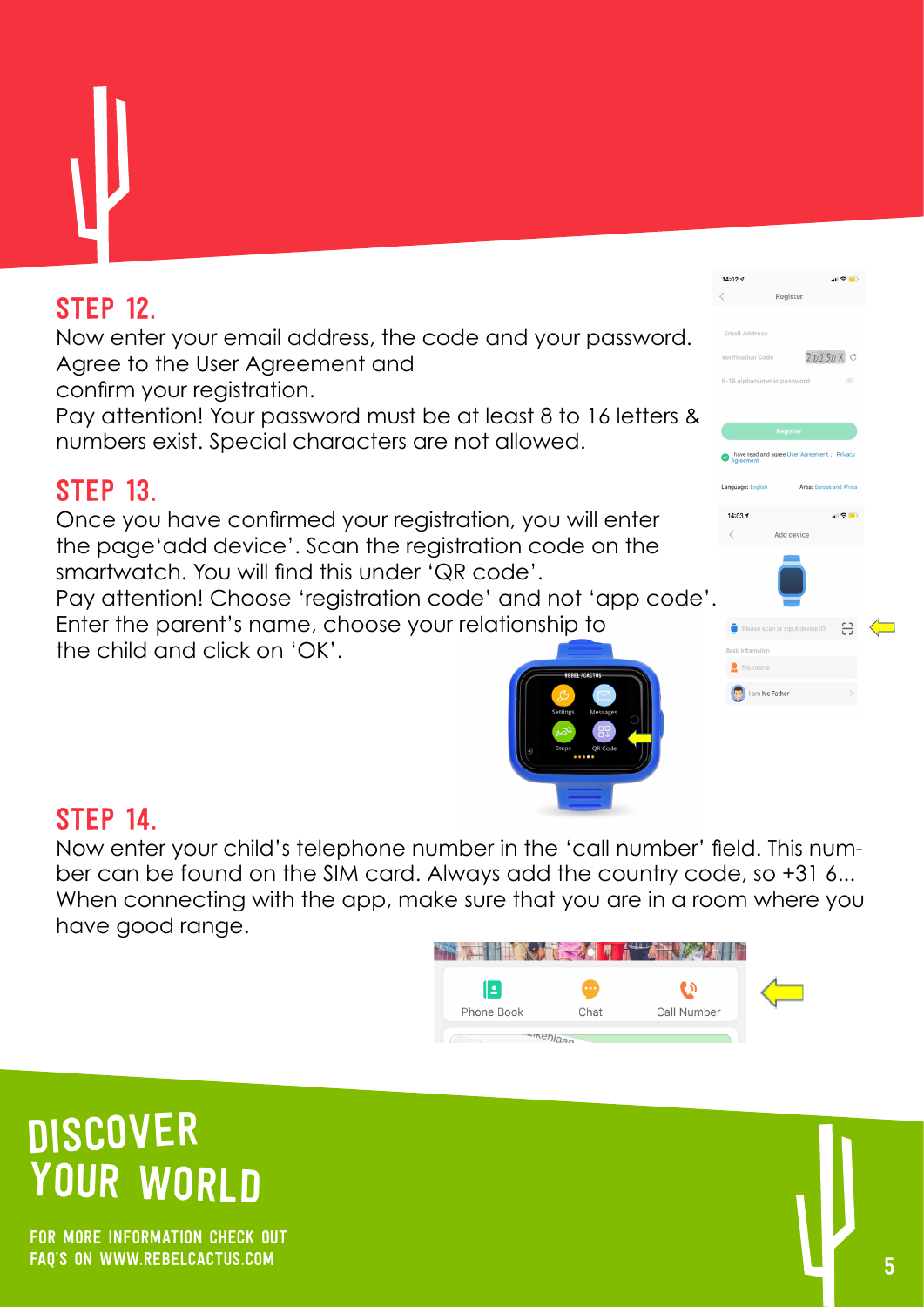## Step 15.

Enter your own phone number and that of the other contacts. Such as grandfather/grandmother, brother/sister. This can be done under 'Phone book'.

### Step 16.

In functions you set the things that are important to you. For example 'SOS numbers', more contacts such as grandpa, grandma, friends, uncle and aunt, who can call the watch. It is important as a parent to change the password of the watch. Do this after you have paired the watch.

Send a text message to the watch from your smartphone with the following code: pw, (old ww), pw, (new ww) # So for example: pw,123456,pw,453454#



Pay attention! This must always be a 6 digit code such as 123456. If this is done correctly you will receive a message saying 'set new pw is successful'.

## **STEP 17.**

Now go to 'settings' on the smartwatch, go to 'wifi' and set the wifi code here. Tip! If your child has no data on the smartwatch, you can connect to the hotspot on a parent's phone while on the go.



# **DISCOVER** Your world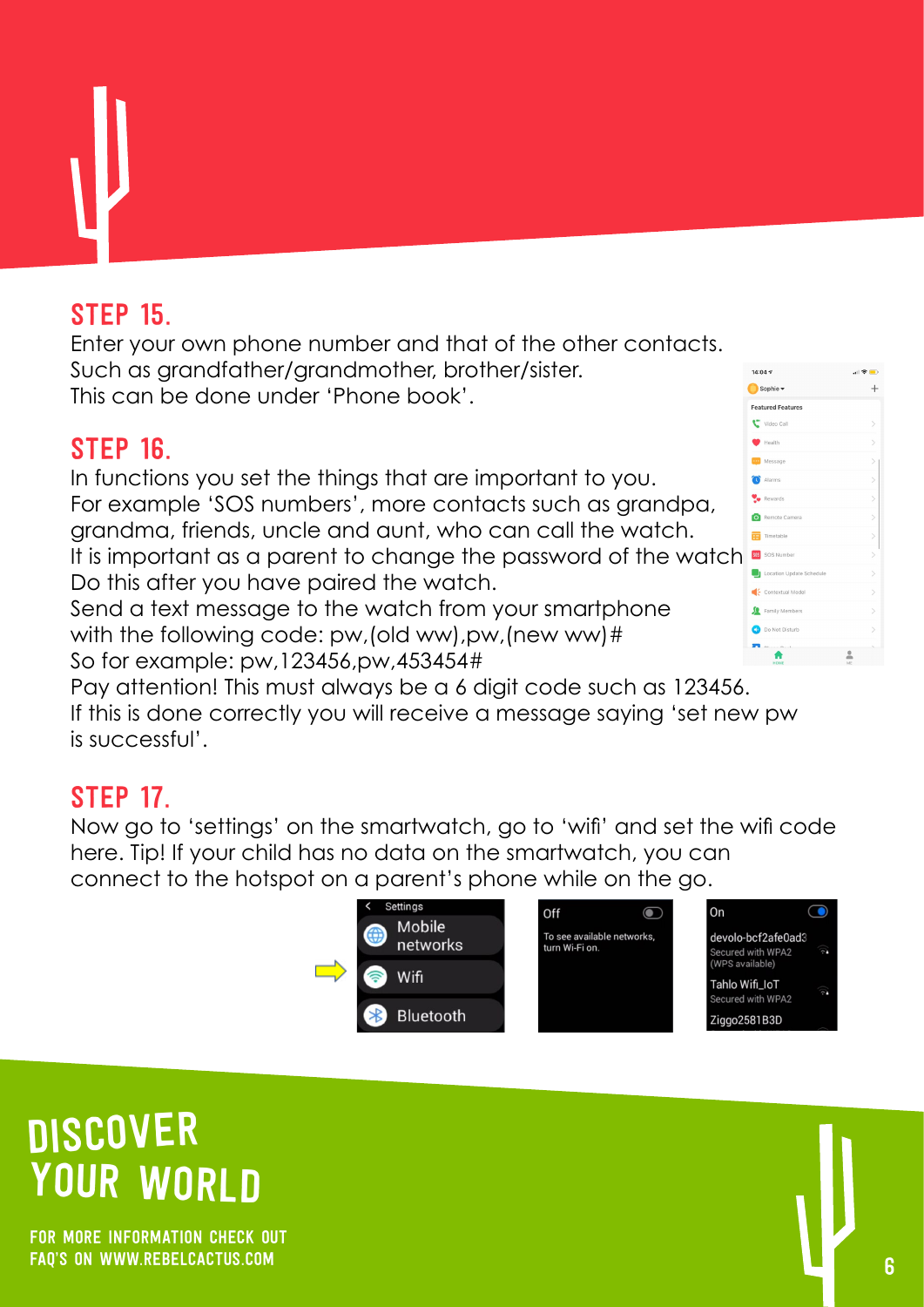## Step 18.1.

Go to the apps (WhatsApp, Spotify, TikTok etc.) that your child can use. Log in here. Your child(ren) can also plau fun games on the smartwatch.

\*The software will be periodically updated with new apps/games.

\*For Tiktok you can't create a new account via the smartwatch, you have to do this

via a parent's phone. Make sure that the Familt safety mode is set. Explanation of how you can set this up as a parent: [Family Safety Mode set up.](https://www.iphoned.nl/tips/tiktok-limiet-voor-kinderen/)

\*Disclaimer: parents remain responsible for their children's use of the apps.

#### Step 18.2.

This is the solution to the problem why WhatsApp messages end up at the bottom when they are 'read'. Open WhatsApp, go to settings, go to notifications and elect 'always show popup'. That way you never miss a WhatsApp message.



## **STEP 19.**

Make sure the smartwatch is off before charging it (this is not necessary, you can also charge the smartwatch when it is on, but off is the fastest way). You can turn off the smartwatch in two ways:

1. Via the Rebel Cactus Tracker app, go to 'featured features and click on 'remote shutdown'.

2. On the smartwatch. Go to settings and press

'shutdown' then 'OK' and the smartwatch will turn off.



# **DISCOVER** YOUR WORLD